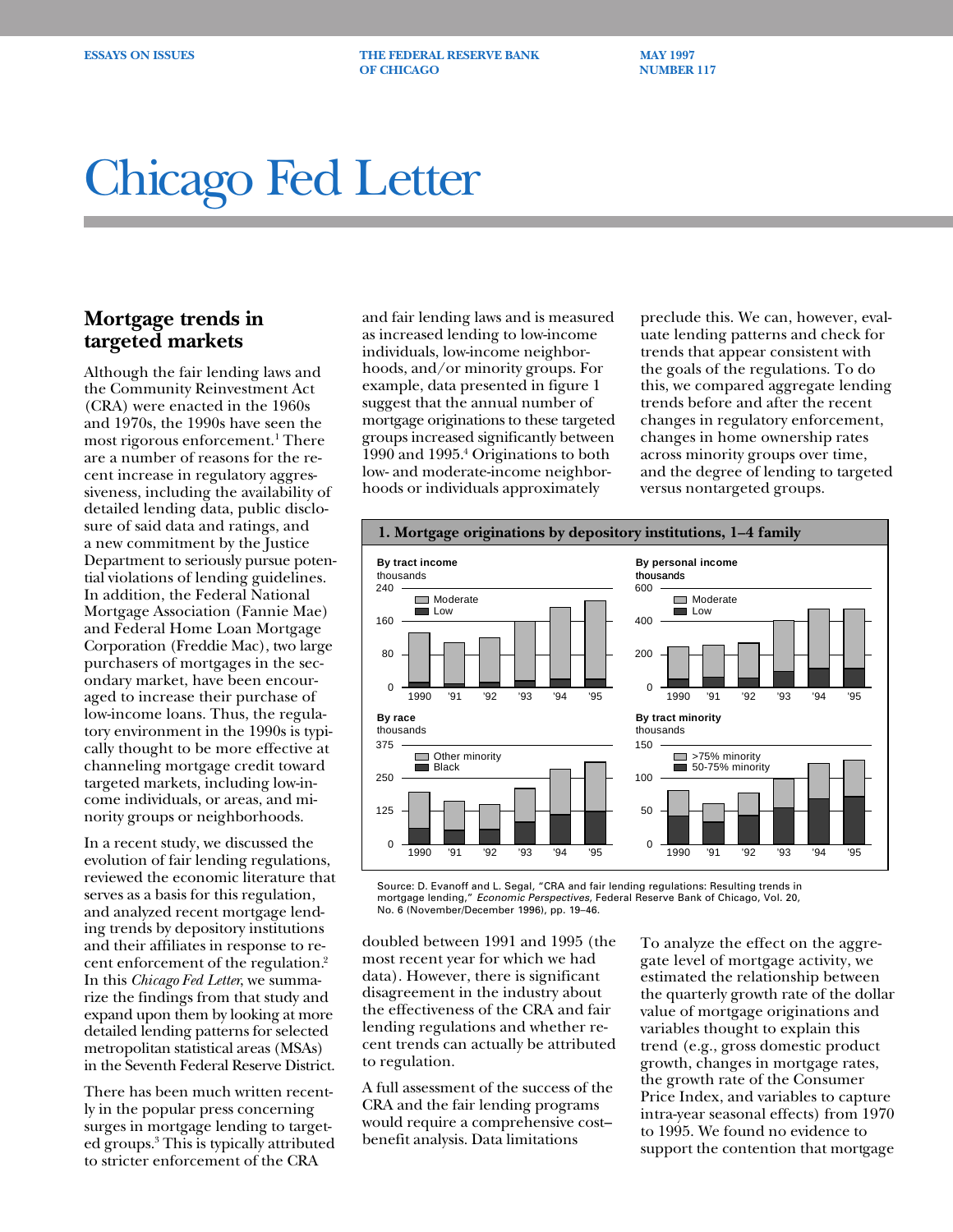originations were stronger following the CRA and fair lending regulatory changes in the 1990s.

To assess the extent to which the supply of mortgage credit to minorities increased in the 1990s, we examined home ownership rates over time. The potential relaxation of credit constraints induced by the new regulatory environment should have caused minority mortgage originations and the minority home ownership rate to increase. Figure 2 displays home ownership rates from 1976 to 1994. While there are slight fluctuations, there are no large changes. The home ownership rates for minority groups for the 1990s are similar to (or lower than) those observed in the mid- to late-1980s. Although blacks have experienced the largest growth in mortgage originations during the 1990s, this apparently has had little effect on home ownership rates.

Although we found no significant evidence of a shift in the aggregate lending trend or in home ownership rates, the new regulatory environment could still have significantly affected lending behavior toward the targeted groups. If the targeted groups constitute a relatively small share of total mortgage activity, lending increases may have a minor influence on aggregate activity. There may also have been a redistribution of lending activity toward these groups that would not be observable in the aggregate data. Yet, this shift would be consistent with the intent of the regulation.



To check for such changes, we analyzed growth rates in mortgage originations by neighborhood income. During the 1980s we found growth rates in low- and moderate-income neighborhoods were typically lower than in high-income areas. Although at times during the decade the growth in originations to low-income areas was quite high (even exceeding that in the 1990s), it consistently lagged the growth in more affluent neighborhoods.

After 1991, mortgage origination growth was relatively high in low- and moderate-income neighborhoods. This is consistent with the contention that financial institutions responded to the more vigorous enforcement of the CRA and fair lending regulations. We found similar patterns in mortgage application data. This is important because, in addition to being criticized for not extending credit in lower-income areas, banks were accused of discouraging (or not encouraging) applications from individuals in these neighborhoods. However, the evidence is also consistent with a strong economy and low interest rates having a more than proportional impact on lending to the targeted groups. At issue, then, is whether the regulatory changes caused the increased lending.

In addition to evaluating trends by income groups, we analyzed recent mortgage activity based on the race of the applicant. Although neither the CRA nor the fair lending laws explicitly require lenders to change underwriting criteria and actively pursue minority mortgage business, bankers may believe such efforts help avoid charges of discrimination and would be viewed favorably during regulatory examinations. We found relatively high growth of minority applications and originations after 1991, particularly among blacks.

We also evaluated denial rates for ethnic groups. A common question raised in the literature and popular press is why minorities typically have higher denial rates than other applicants. Is it driven by economic differences or lender discrimination? Has



this difference changed over time, particularly in the new regulatory environment? Based on the loan decision, after accounting for income and loan value, we derived the odds of a minority applicant being denied a loan relative to those of a nonminority applicant.5 An "odds ratio" with a value greater than one corresponds to a higher denial rate for minorities. The odds ratios for the 1990s, presented in figure 3, suggest that the odds of a minority applicant being denied a mortgage are about twice those of a nonminority applicant. The declining trend in the ratio suggests a change in the relative treatment of minorities from 1990 to 1995, i.e., lenders became more accommodative to minorities. These results are consistent with more stringent regulations producing a change in lender behavior. We should be careful, however, about attributing the change entirely to such adjustments in lender behavior. There may be additional factors which need to be considered.

Given these findings, an obvious question is whether or not the new regulatory environment has been effective at channeling credit to underserved areas. Based on growth rates to targeted groups, one could argue that the findings appear to be consistent with a deliberate effort by banks to alter lending behavior. The absolute numbers, however, are less impressive. For example, looking at the year for which loan growth to low- and moderate-income neighborhoods was greatest (1993), even if we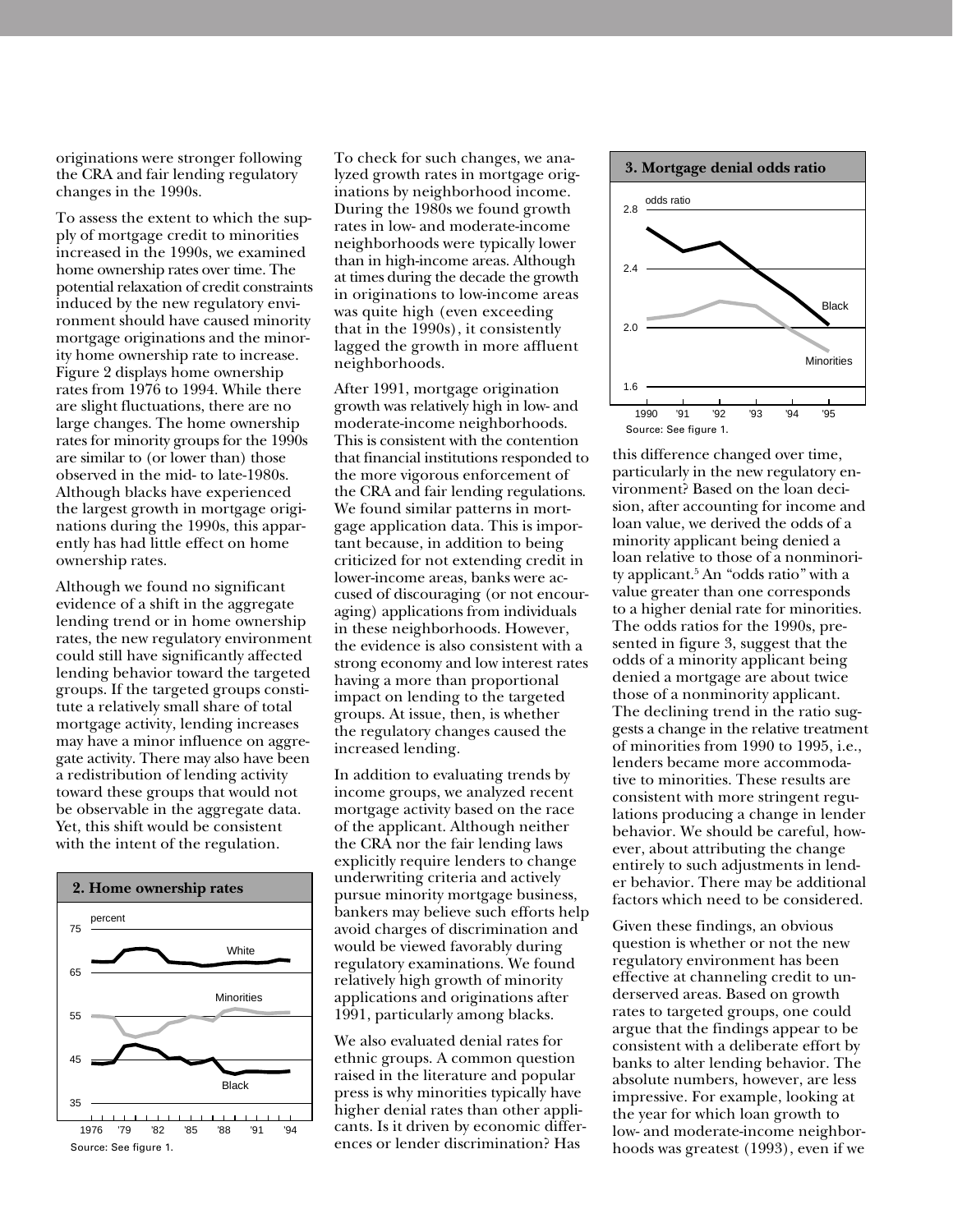ignore economic forces and attribute the entire growth in depository institution mortgage activity for the year to the new regulations, it translates to just over 100 loans and approximately \$8 million per MSA. Similarly, looking at home ownership rates, during the 1990s approximately 113,000 new loans would have been required to move the black ownership rate a single percentage point. In 1993 mortgage originations among blacks increased by approximately 23,000. Again, when viewed in absolute terms, the changes are less impressive.

One criticism of our earlier analysis was that the averages we presented may have obscured significant lending changes in individual markets. For example, in response to the statement that loan growth during a particularly large growth year represented, on average, 100 loans and \$8 million per MSA, it was argued that this level of activity would be a welcome addition in certain smaller markets.6 To provide more detailed information, we further analyzed the mortgage origination data for selected MSAs in the Seventh Federal Reserve District (see figure 4). It suggests that for the MSAs selected (which are large relative to the national average), growth rates varied significantly across markets and, in certain markets, exceeded the national average of 31%. Whether this change should be considered significant is difficult to say. In Chicago, for example, the 1,600 "new" loans must be put in perspective. Those loans were made to a total market of over six million people with a low- to moderate-income market of nearly two million people and 600,000 households. Smaller markets showed significantly smaller absolute gains. It should be emphasized, however, that this analysis attributes the entire growth in mortgage activity to regulatory-induced changes in lender behavior and ignores any influence from the business cycle.

## **Conclusion**

Overall, our results are rather mixed. We found some evidence of changes in lending patterns which were

## **4. Changes in mortgage lending: Selected Seventh District MSAs (1992–93)**

| MSA                         | To low- and moderate-income<br>neighborhoods |                        | To low- and moderate-income<br>individuals |                        |
|-----------------------------|----------------------------------------------|------------------------|--------------------------------------------|------------------------|
|                             | Number                                       | <b>Million dollars</b> | <b>Number</b>                              | <b>Million dollars</b> |
| Chicago, IL                 | 1,602 (38.7%)                                | 162.4 (46.7%)          | $(31.4\%)$<br>3,370                        | 268.4<br>$(38.2\%)$    |
| Indianapolis, IN            | 704 (45.4%)                                  | 36.0 (44.8%)           | 2.367<br>$(69.1\%)$                        | 155.1<br>$(89.0\%)$    |
| Detroit, MI                 | 611 (27.8%)                                  | 26.2 (27.0%)           | $(32.9\%)$<br>2.833                        | 145.3<br>(34.5%)       |
| Milwaukee, WI               | 392 (29.1%)                                  | 19.5 (32.1%)           | 1,165<br>$(41.1\%)$                        | $(51.9\%)$<br>71.7     |
| Grand Rapids, MI            | 299 (57.6%)                                  | 9.0(37.7%)             | 1,759 (109.1%)                             | 68.7 (100.1%)          |
| Des Moines, IA              | 155 (82.9%)                                  | $6.6$ (99.2%)          | 393<br>$(42.7\%)$                          | 18.8<br>$(48.2\%)$     |
| Springfield, IL             | 103 (43.6%)                                  | 2.0(26.7%)             | 620<br>(97.6%)                             | 27.2 (107.7%)          |
| District average<br>per MSA | 138 (33.2%)                                  | $(38.3\%)$<br>9.1      | 504<br>$(44.2\%)$                          | $(52.0\%)$<br>30.0     |

consistent with changes in bank lending behavior encouraged by the new regulatory environment. However, when viewed in absolute terms of number or dollar value of loans instead of growth rates, the changes appear less impressive. It should be emphasized that we have also said nothing about the cost of implementing the regulations relative to the benefits. Ideally, we would quantify both the benefits and costs of regulatory changes. Data limitations do not allow for such a detailed analysis. Future analysis should monitor trends in targeted markets and attempt to distinguish between market-driven and regulatory-induced mortgage activity.

> —Douglas D. Evanoff and Lewis M. Segal

1 See Government Accounting Office, *Community Reinvestment Act: Challenges Remain to Successfully Implement CRA* (1995), and J. Macey and G. Miller, "The Community Reinvestment Act: Economic analysis," *Virginia Law Review* (March 1993).

2 D. Evanoff and L. Segal, "CRA and fair lending regulations: Resulting trends in mortgage lending," *Economic Perspectives*, Federal Reserve Bank of Chicago, Vol. 20, No. 6 (November/December 1996), pp. 19–46.

3 See, for example, L. Lindsey, "Home ownership opportunities in a deregulatory environment," *Marketwise*, Federal Reserve Bank of Richmond (1996).

4 The data are for loans on one to four family owner-occupied residences in MSAs by depository institutions or their affiliates. Details concerning the data are in Evanoff and Segal (1996), particularly notes 33 and 40.

5 There could obviously be additional factors beyond income and loan amount which drive the underwriter's decision.

6 See Dean Anason, "Was CRA really behind minority lending gains?," *American Banker* (January 7, 1997), p. 2.

Michael H. Moskow, *President;* William C. Hunter, *Senior Vice President and Director of Research;* Douglas Evanoff, *Assistant Vice President, financial studies;* Charles Evans, *Assistant Vice President, macroeconomic policy research;* Daniel Sullivan*, Assistant Vice President, microeconomic policy research;* William Testa, *Assistant Vice President, regional programs;* Anne Weaver, *Manager, administration;* Helen O'D. Koshy, *Editor.*

*Chicago Fed Letter* is published monthly by the Research Department of the Federal Reserve Bank of Chicago. The views expressed are the authors' and are not necessarily those of the Federal Reserve Bank of Chicago or the Federal Reserve System. Articles may be reprinted if the source is credited and the Research Department is provided with copies of the reprints.

*Chicago Fed Letter* is available without charge from the Public Information Center, Federal Reserve Bank of Chicago, P.O. Box 834, Chicago, Illinois 60690-0834, tel. 312-322-5111 or fax 312-322-5515. *Chicago Fed Letter* is also available on the World Wide Web at http:// www.frbchi.org.

ISSN 0895-0164